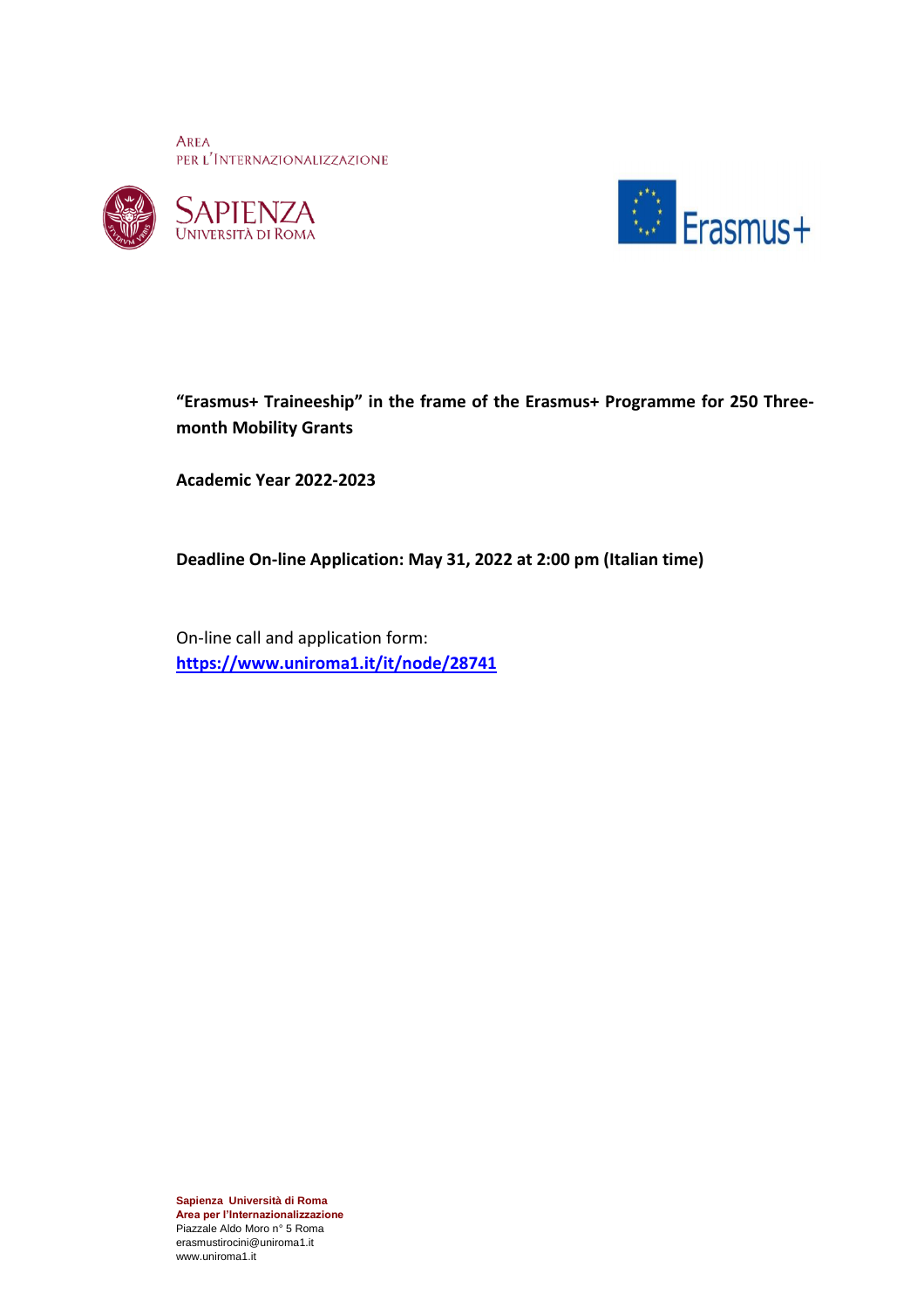

# Index

| Art. 3.6 Narrative report (EU SURVEY) |  |
|---------------------------------------|--|
|                                       |  |
|                                       |  |
|                                       |  |
|                                       |  |
|                                       |  |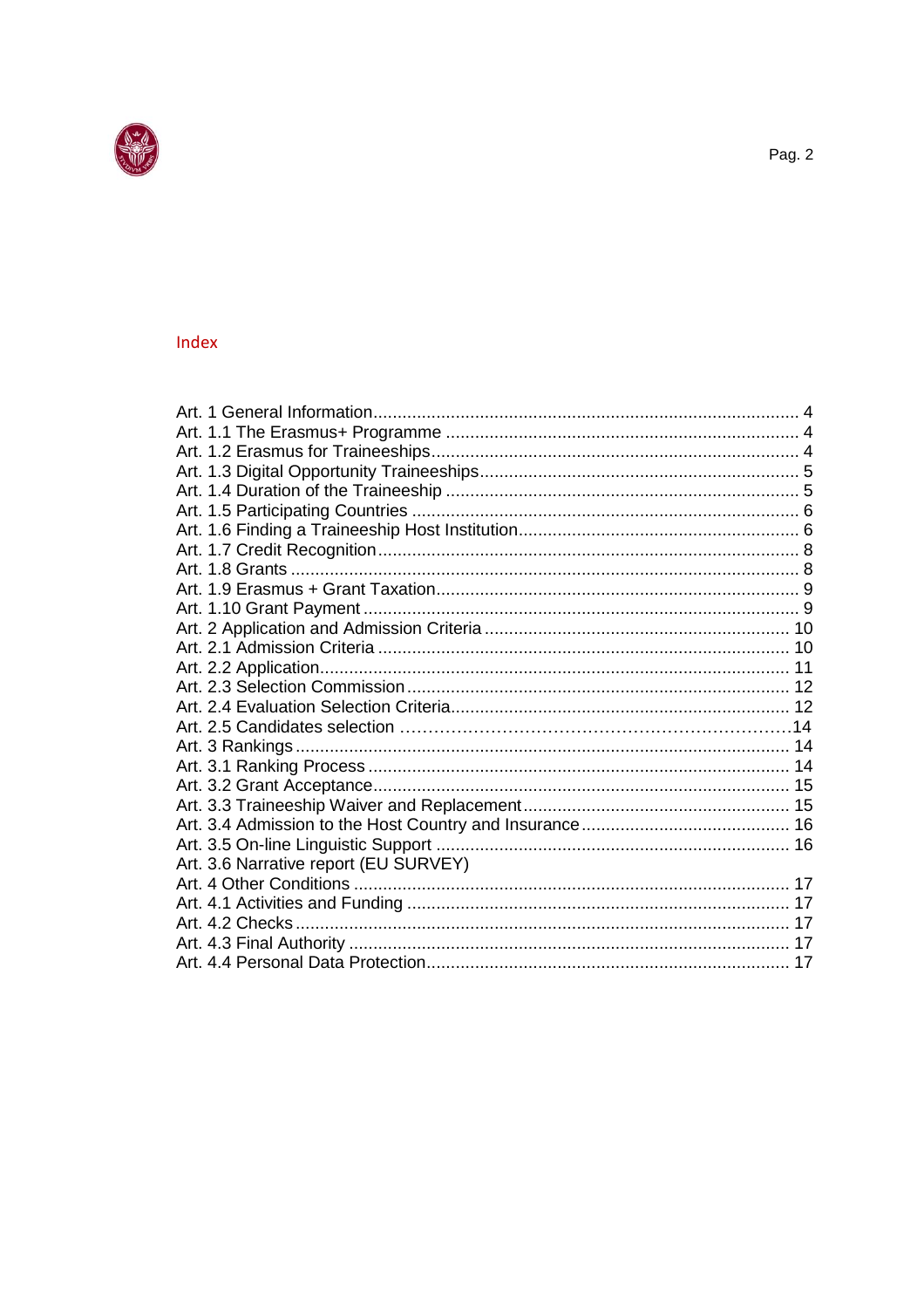

I

| <b>ROADMAP</b>                                     |                               |  |
|----------------------------------------------------|-------------------------------|--|
| <b>Call opening</b>                                | 13 April 2022                 |  |
| for<br><b>Deadline</b><br>submitting               | 31 May 2022                   |  |
| application                                        |                               |  |
| <b>Formal</b><br>assessment                        | <b>of</b> 1-13 June 2022      |  |
| applications                                       |                               |  |
| <b>Candidates shortlisted for the 16 June 2022</b> |                               |  |
| selection                                          |                               |  |
| <b>Interviews at Faculty</b>                       | 4-15 July 2022                |  |
| receiving<br>List of candidates                    | Presumably within 9 September |  |
| grants                                             | 2022                          |  |
| <b>Mobility period</b>                             | October 2022 - October 2023   |  |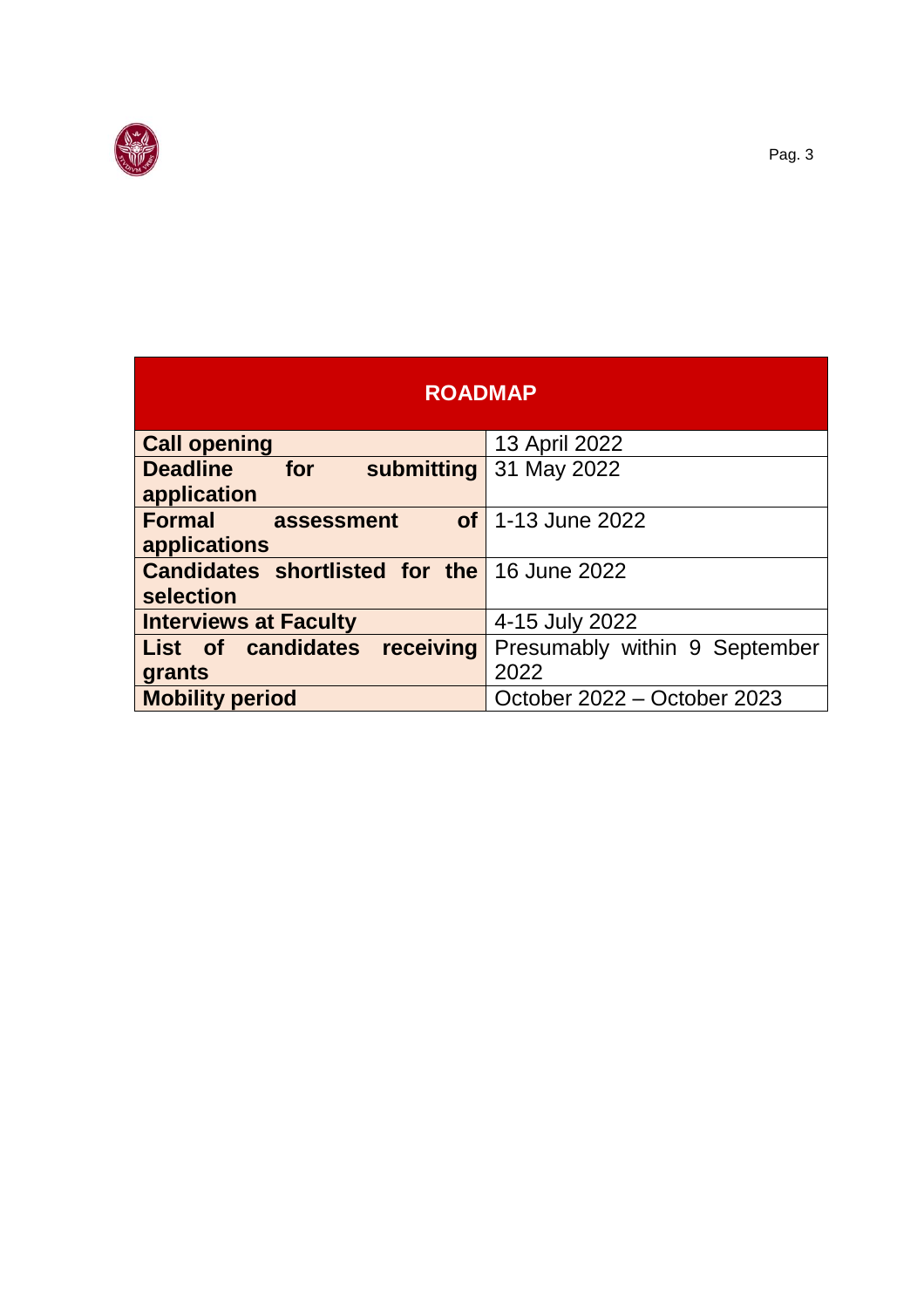

## <span id="page-3-0"></span>**Art. 1 General Information**

### <span id="page-3-1"></span>**Art. 1.1 The Erasmus+ Programme**

Erasmus Plus is the EU programme in the fields of Education, Training, Youth and Sport for the period 2021-2027 that promotes the **international mobility of students and future graduates** towards other countries participating in the programme (see Art. 1.5) to improve transversal and professional competences with particular attention to the job market and their contribution to the creation of a cohesive society.

### <span id="page-3-2"></span>**Art. 1.2 Erasmus for Traineeships**

*Erasmus+ for Traineeship* grants are allocated for the following activities at foreign host institutions:

A) professional education and orientation traineeships

B) curricular traineeships

The beneficiaries of the *Erasmus+ for Traineeship* Programme are exclusively students enrolled at Sapienza University of Rome. Recent graduates can also take advantage of the grants by **applying during the last year of enrolment, before graduation. In this case, the traineeship must be carried out and concluded** within twelve months of graduation and within the deadlines indicated in this call.

### PLEASE NOTE:

- Students who intend to carry out their traineeship as **graduates**, must submit the application for the selection **before discussing their graduation thesis under penalty of the grant allocation (are not eligible and cannot be financed)**
- <span id="page-3-3"></span>- Students who intend to complete their traineeship during their **programme of study**, must maintain their "student" status throughout the traineeship. Students who graduate during their traineeship period will lose their right to the grant and be asked to return received funds.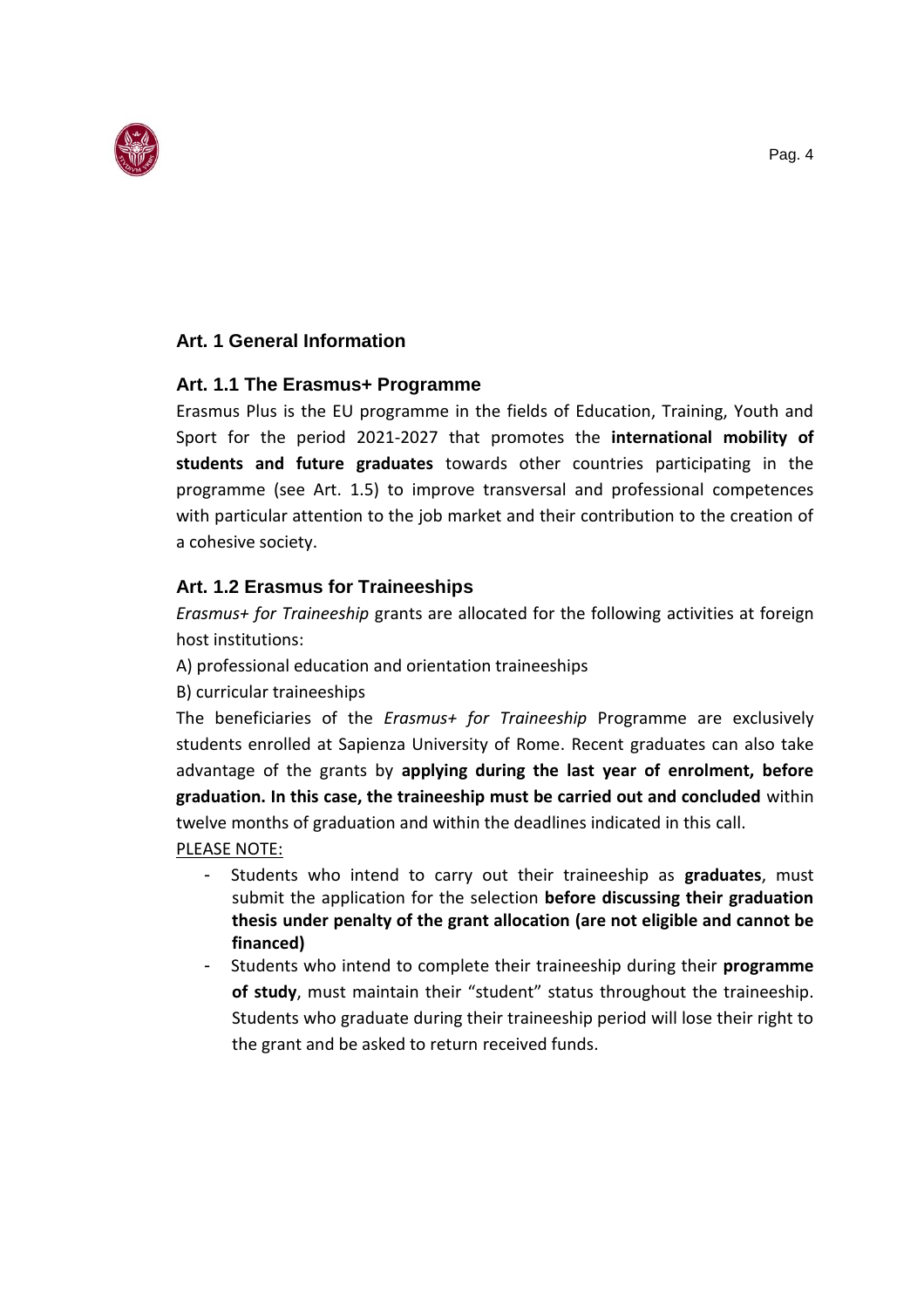

# **Art. 1.3 Digital Opportunity Traineeships**

Please note that traineeships involving the following activities will be considered as "traineeships in digital skills":

- Digital marketing (i.e.: social media management, web analytics);
- Digital graphical, mechanical or architectural design;
- Development of apps, software, scripts or websites;
- Installation, maintenance and management of IT systems and networks;
- Cybersecurity;
- Data analytics, mining, visualisation;
- Programming and training of robots and artificial intelligence application.

Activities like generic support to company customers, administrative activities such as data entry in the company data base or generic office tasks are not considered as part of the digital skills category.

In order to facilitate the search for eligible host institutions for traineeships in Digital Skills, the European Commission has invited European companies to publish their offers on **[Drop'pin@EURES](https://ec.europa.eu/eures/public/it/opportunities)** or **[ErasmusIntern](https://erasmusintern.org/)**. However, students can seek other institutions autonomously, **provided the traineeship activities correspond to the above-mentioned activities**.

# <span id="page-4-0"></span>**Art. 1.4 Duration of the Traineeship**

This call provides for traineeships that last no less than two months (60 days) and that can be funded up to 3 months. An extension can be obtained if formally authorised in advance.

# **The mobility MUST take place in within the period 3 October 2022 – 31 October 2023.**

Traineeships may not be interrupted or suspended. Mobility periods of less than 2 months or cancellation of the mobility period, mean that the student forfeits the E+ Traineeship mobility period and must return the entire or partial grant received.

The Erasmus+ Programme provides candidates with the opportunity to experience up to a 12-month mobility period abroad for every cycle/level of study (Bachelor and Master Programmes) and up to 24 months for single-cycle study programmes.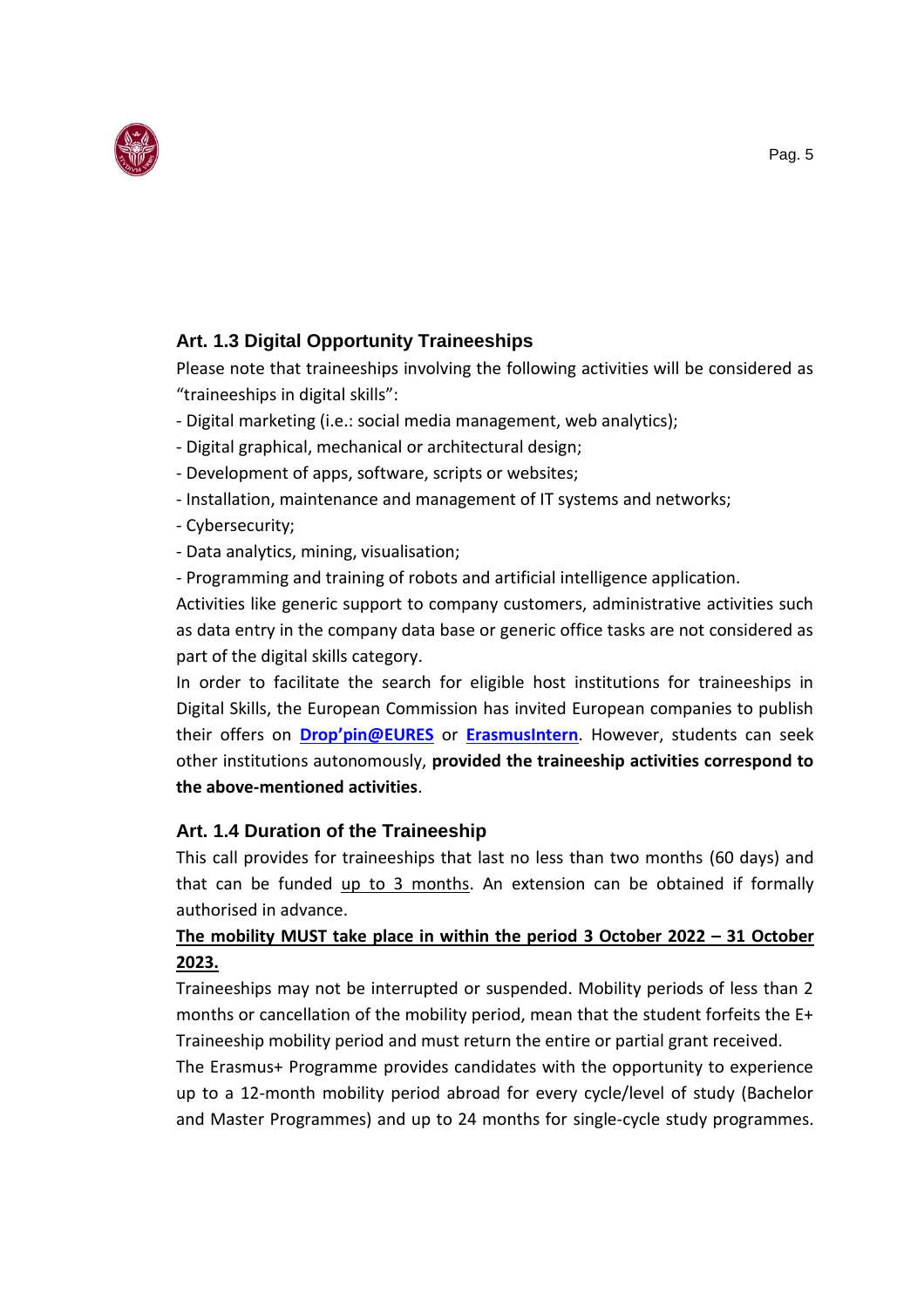

Mobility periods completed as part of *LLP/Erasmus (for study and/or placement)*  and *Erasmus Mundus* also count towards the maximum number of mobility months, if they were completed during the same cycle of study, even at another university. Recent graduates mobilities for traineeship within the Erasmus+ also count towards the maximum number of mobility months.

# <span id="page-5-0"></span>**Art. 1.5 Participating Countries**

*Erasmus+ for Traineeship* mobility periods can be completed in any European Union member state and other countries participating in the programme. These include:

- **Member States of the European Union**: Belgium, Bulgaria, Czech Republic, Greece, Spain, France, Lithuania, Luxembourg, Hungary, Portugal, Romania, Slovenia, Denmark, Germany, Estonia, Ireland, Croatia, Cyprus, Latvia, Malta, Netherlands, Austria, Poland, Slovakia, Finland, Sweden .
- **Third countries associated to the programme**: North Macedonia, Serbia, Iceland, Liechtenstein, Norway, Turkey.

Mobility periods in Switzerland are not admissible.

# <span id="page-5-1"></span>**Art. 1.6 Seeking the Traineeship Host Institution**

The host institution for the traineeship period must satisfy the definition given in the "*Programme Guide*" (version 2, 2021) published by the European Commission, which is: "any public or private organisation that is active on the labour market and or in sectors such as education, training and youth."

### **Eligible hosts include**:

- Enterprises: public or private; small, medium or large;
- Agencies: public agencies at the local, regional or national levels;
- Trade unions or other job market representatives, including Commerce Chambers, professional and trade associations;
- Research Institutes;
- Foundations;
- Schools, institutes, educational centres at any level;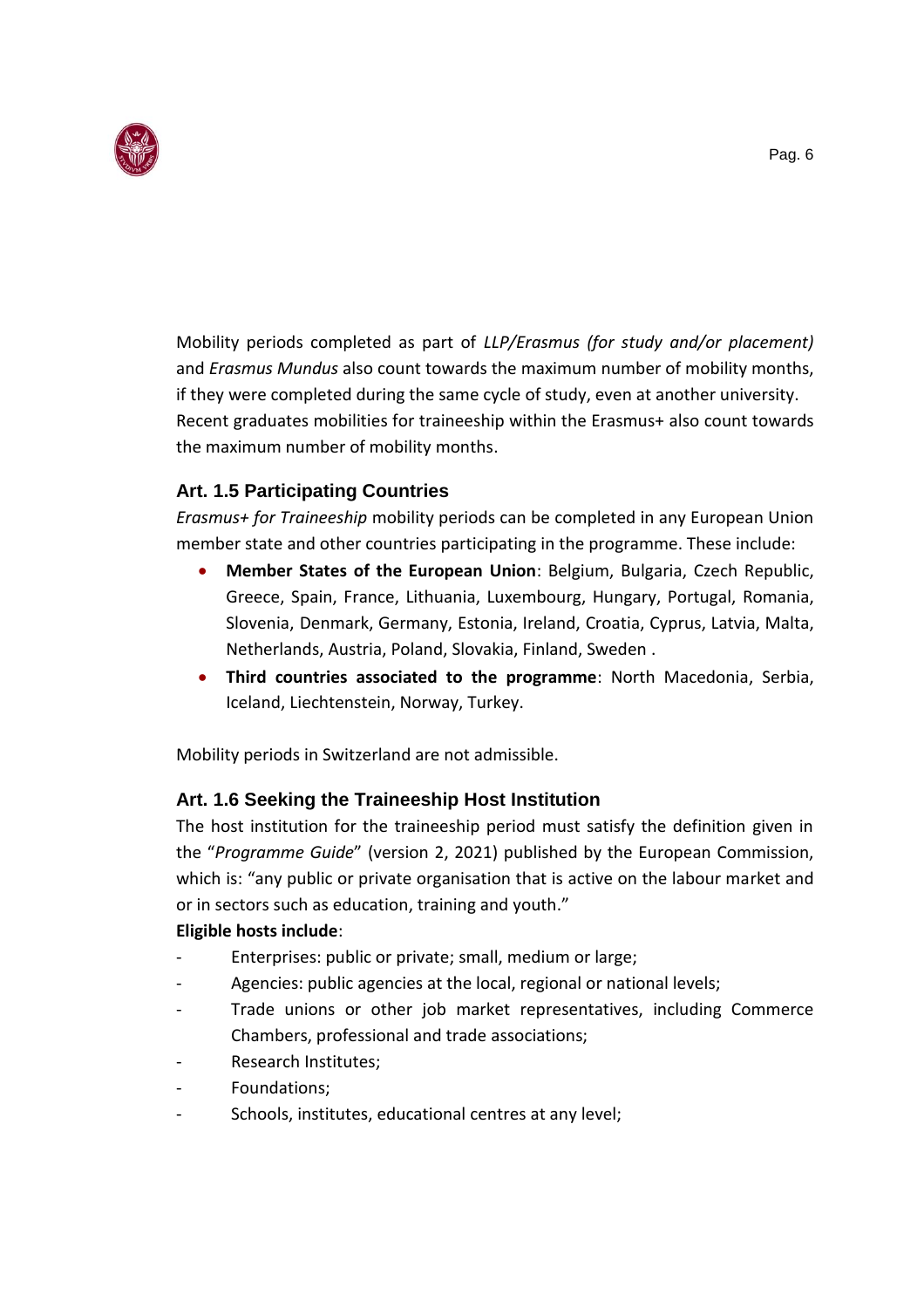

- NGOs and other non-profit associations;
- Professional orientation, professional consulting and information service organisations;
- European Council, United Nations, UN Economic Commission for Europe, UN Organisation for Education, Science and Culture and UN and UNESCO offices;
- Universities or university-level institutions in any member state or programme country.

For traineeships carried out at the university level (i.e., university labs, libraries, etc.), **activities must concern professional training, NOT study** (i.e., traineeships in university Erasmus offices).

In the case of traineeships at Italian cultural institutes abroad, schools, commerce chambers abroad, legal studios abroad and private companies headquartered in Italy, the principle of transnationality must be guaranteed (i.e., if the trainee were to acquire different know-how to that available in the country of origin).

### **UNELIGIBLE host institutions include:**

EU institutions and other bodies, including specialised agencies. The full list is available at: [http://europa.eu/about-eu/institutions-bodies/index\\_en.htm\)](http://europa.eu/about-eu/institutions-bodies/index_en.htm)

The candidate must **independently find an organization willing to host him/her** as a trainee and then propose to carry out an internship at the contacted institution either independently or through the intermediation of a professor. For application to this call, acceptance must be formalized by means of an acceptance letter (*Letter of Acceptance*, see Annex 1).

Host institutions may also be found at: Sapienza website: <https://www.uniroma1.it/it/pagina/ricerca-dellorganizzazione-ospitante>

# <span id="page-6-0"></span>**The host institution stated in the application cannot be changed, with the exception of serious and motivated cases.**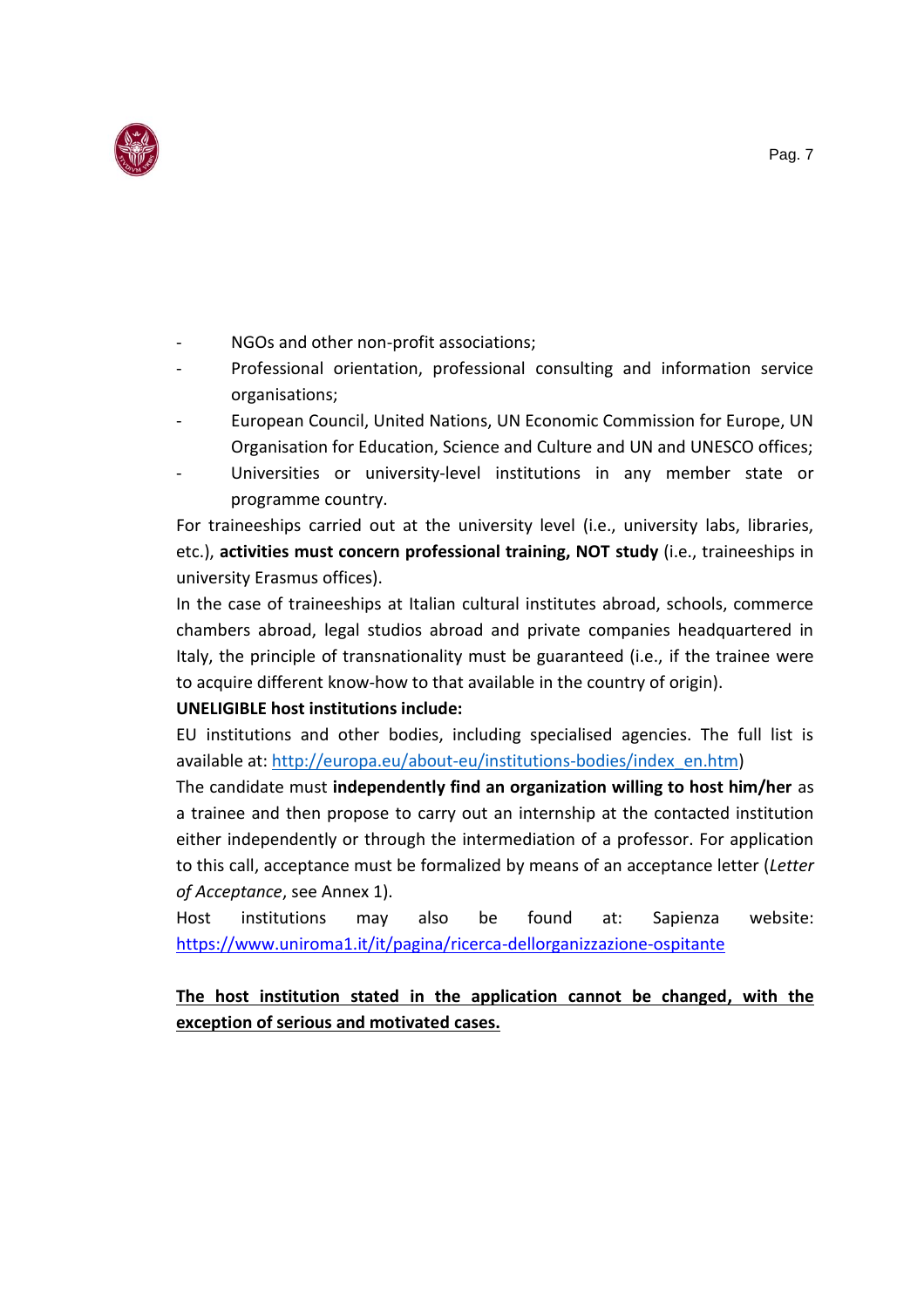

### **Art. 1.7 Credit Recognition**

For those who carry out a **mobility period as students**, the *Erasmus+ for Traineeship* mobility is structured as an internship experience whose recognition procedure must be carried out according to the regulations and educational plans of the various study programmes, and following the procedures established by the their individual faculties

Selected candidates are required to seek information about CFU (ECTS) recognition **before departure at their Department Office and/or at the Faculty Traineeship Office**.

### <span id="page-7-0"></span>**Art. 1.8 Grants**

*Erasmus+ for Traineeship* mobility grants are awarded on the basis of the actual number of days, as stated in the attendance certificate issued by the host institution (Traineeship Certificate). **The minimum duration must not be less than two months (60 days).**

The amount of the Erasmus + EU grant varies based on the destination country group:

- **GROUP 1** (high cost of living) **€500/month**: Denmark, Finland, Iceland, Ireland, Luxembourg, Sweden, Lichtenstein, Norway.
- **GROUP 2** (medium cost of living) **€450/month**: Austria, Belgium, Germany, France, Greece, Spain, Cyprus, Netherlands, Malta, Portugal.
- **GROUP 3** (low cost of living) **€400/month**: Bulgaria, Croatia, Czech Republic, Estonia, Latvia, Lithuania, Hungary, Poland, Romania, Slovakia, Slovenia, North Macedonia, Turkey, Serbia.

If EU funds are unavailable or additional EU funds are assigned, or upon student request and following authorization by the university, students may be assigned an "Erasmus zero-EU-grant" status, following the ranking order, which allows them to benefit from the advantages linked to the mobility, but without receiving EU grants. Moreover, in case of co-funding by MUR, students may receive further funding. Information on possible co-funding will be provided at a later date.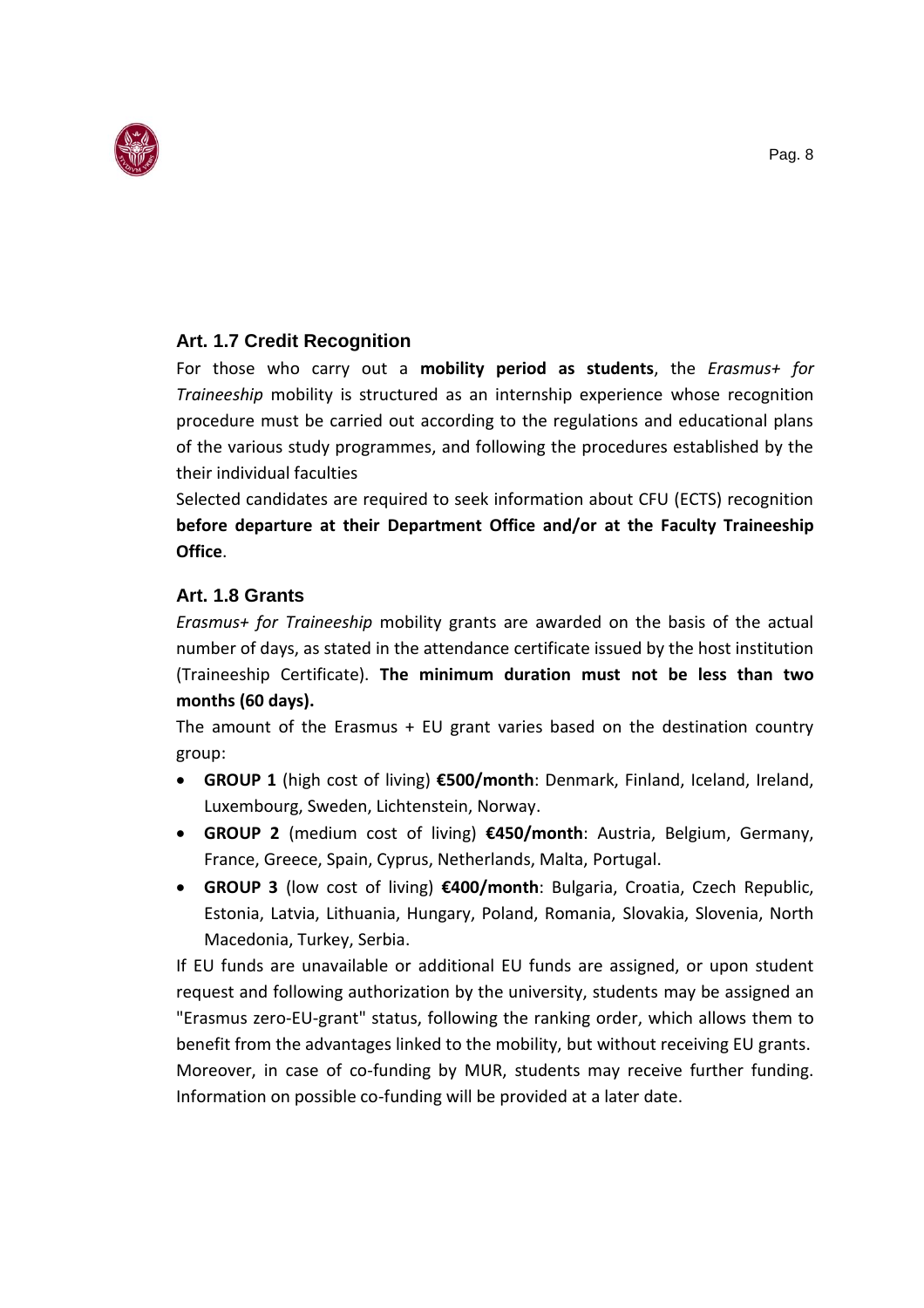

Students with special needs may receive additional funding from the Indire Erasmus+ National Agency. Students who qualify for such funds should communicate their situation both on the application form and upon acceptance of a mobility grant.

Detailed information on available EU funding will be provided during the year via a specific information note that will be published at:

[http://www.uniroma1.it/erasmus/studenti-students/erasmus-studenti](http://www.uniroma1.it/erasmus/studenti-students/erasmus-studenti-diversamente-abili)[diversamente-abili](http://www.uniroma1.it/erasmus/studenti-students/erasmus-studenti-diversamente-abili)

## <span id="page-8-0"></span>**Art. 1.9 Erasmus + Grant Taxation**

Pursuant to Art. 1, paragraph 50 of Bill N. 208 (28.12.2015), scholarships for international mobility benefit from the exemptions provided for in Article 1, paragraph 3, of Bill N. 105 of May 9, 2003, converted, with amendments, by the law n. 170 of 11 July 2003, subject to further regulatory changes.

# <span id="page-8-1"></span>**Art. 1.10 Grant Payment**

The personal data and tax and bank details provided by the student on the Infostud Platform will be used for payment of the grants. Students should verify that the data is correct and up to date.

Grants will be paid in two instalments:

- First instalment (80%) at the beginning of the traineeship period, usually within 30 days of receipt of the declaration of arrival at the host site, except for any deferments (for example: closing periods of the university, etc.);
- <span id="page-8-2"></span>• Second instalment (20%) - upon the student's return to Italy, following delivery of the complete traineeship documentation.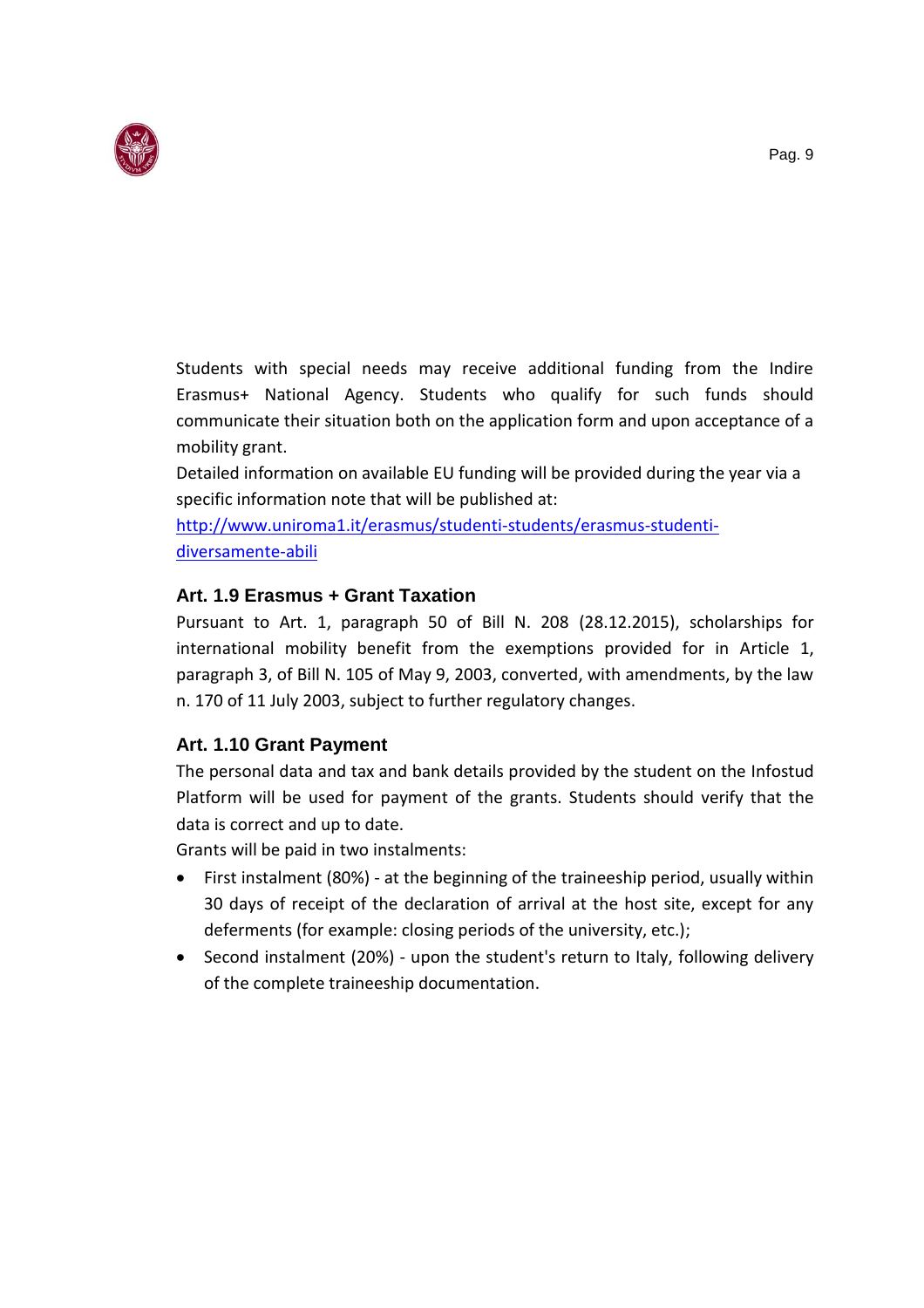

# **Art. 2 Application and Admission Criteria**

## <span id="page-9-0"></span>**Art. 2.1 Admission Criteria**

To participate in the selection for an *Erasmus+ for Traineeship* mobility grant, the candidate must:

- 1) Be regularly enrolled at Sapienza University of Rome for academic year 2021-22, in a:
- $\triangleright$  Three-year Bachelor programme (year two onwards);
- ➢ Master programme;
- $\triangleright$  One-cycle programme (year two onwards);
- 2) Have **at least two months (60 days)** available in his/her study cycle for traineeship mobility, as per the Erasmus + Programme, and not have already performed the maximum number of months of mobility allowed by the Erasmus + Programme (see Article 1.4)
- 3) **Have a Letter of Acceptance, completed and signed** by the host institution. **Only letters completed as per the model provided in Annex 1 and attached to the application (Art. 2.2) will be accepted**. Failure to do so will compromise your right to a mobility grant;
- 4) Not have received other funding from the EU or Sapienza University for periods abroad that overlap, even partially, with the Erasmus+ Traineeship period.

PLEASE NOTE: Students enrolled in Professional Master Courses, Specialisation Schools, Single Courses, and PhD Programmes are NOT eligible.

The requirements, referred to in this article, must be held by the student by the deadline for application submissions, under penalty of exclusion.

**The lack of even one of the aforementioned requirements will determine the exclusion of the candidate from the selection process.**

Candidates are admitted to the selection process subject to the assessment of the prescribed requirements.

The Administration may at any time, with a motivated provision, exclude candidates from the selection by default of the admission requirements prescribed by the call.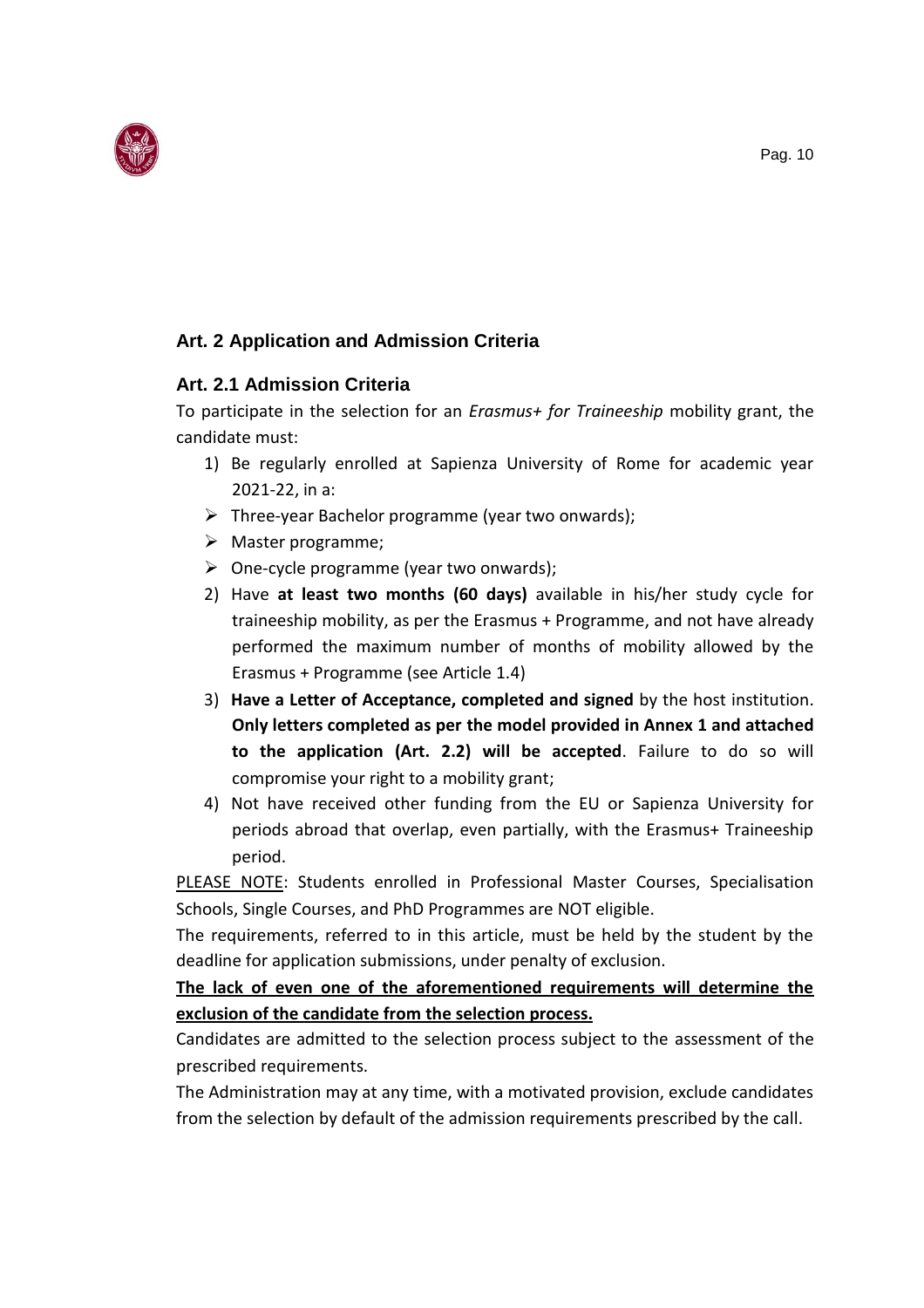

# <span id="page-10-0"></span>**Art. 2.2 Application**

Each candidate may submit **ONLY ONE** application.

Application must be made **on-line** via the form available at: [http://151.100.101.75/candidatura\\_placement/login.aspx.](http://151.100.101.75/candidatura_placement/login.aspx)

### **Deadline for on-line application: May 31, 2022 at 2:00 pm (Italian time).**

Interested students must complete all the fields of the on-line application form and make sure to upload the following documents as an integral part of the application:

- 1. **PHOTOCOPY of a valid identity document, SCANNED AND UPLOADED WITH THE APPLICATION FORM, under penalty of exclusion from the selection process**;
- 2. CV in Italian or in English;
- 3. **Letter of acceptance** (see Annex 1) from the host institution, **on company letterhead and/or stamped, duly filled in and signed, stating the language that will be used for the traineeship**. Moreover, the host company must confirm that the **candidate's language level is adequate for the traineeship**.

# **Failure to upload the application form of any of the aforementioned documents (Photocopy of ID, Curriculum vitae and Letter of Acceptance from host company) will cause exclusion from the selection**.

PLEASE NOTE:

 $\overline{a}$ 

- A. The Letter of Acceptance must **comply with the model provided in Annex 1** to this Call. Incomplete documents or documents submitted in different formats will not be accepted.
- B. The proposed host institution must **complete, sign and stamp** the Letter of Acceptance and send it back to the candidate, who will upload it in pdf format<sup>1</sup> to the online application form. **The Letter of Acceptance will only be considered valid if all its sections are completed, including the "Language Requirements" Section.** Failure to do so will exclude you from the selection process.

<sup>1</sup> The *Letter of Acceptance* must be uploaded as a **single pdf file**, including all the pages of the document (see Annex 1).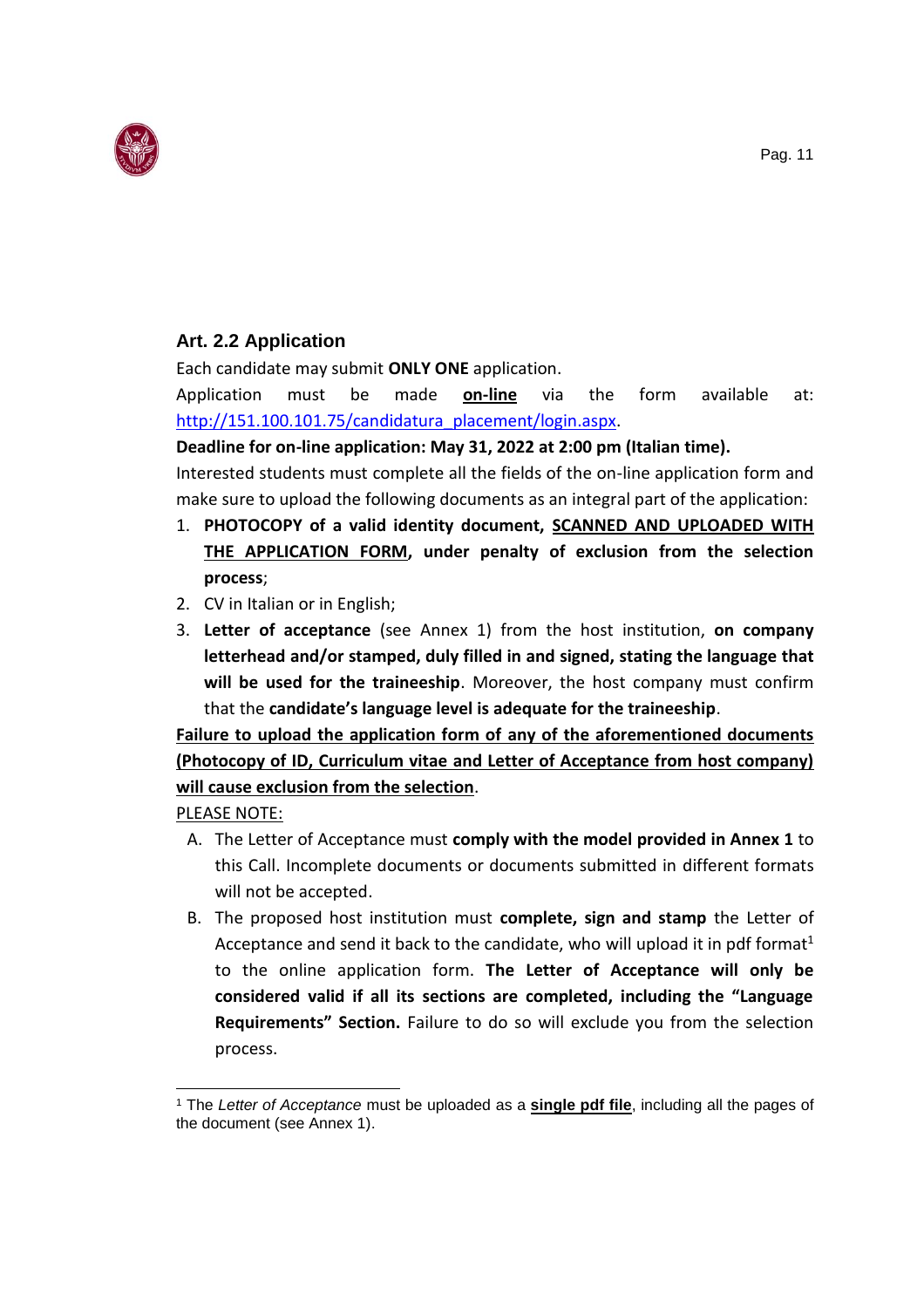

C. The Letter of Acceptance **can NOT be submitted after the call deadline**. **Candidates who do not have a Letter of Acceptance by the deadline are not eligible.** 

Candidates must ONLY use the university email account (@studenti.uniroma1.it). This will be the **only communication channel accepted** for the purposes of this selection procedure, even after the deadline of the call for applications.

After applying, each candidate will receive a report on the data entered at the email address provided in the application form. **Therefore, each candidate must verify receipt of the report and the accuracy of the data provided, promptly communicating any errors in the compilation/reception of the application to the relevant office (by email at: [erasmustirocini@uniroma1.it\)](mailto:erasmustirocini@uniroma1.it) within 24 hours of the call deadline.**

### <span id="page-11-0"></span>**Art. 2.3 Selection Commission**

The Selection Commission (hereinafter: the Commission), composed by professors and administrative staff will be indicated by the Faculty Deans. The selection process will be conducted as described in Art. 2.4.

**The selection will be based on qualifications**, according to the selection criteria that will be defined during the preliminary meeting of the Commission: these criteria will be formalized by the Commission in the first report and will, in any case, be defined in full coherence with the assessment elements object of Art. 2.4.

### **Art. 2.4 Evaluation Selection Criteria**

Candidates will be assessed on basis of:

- <span id="page-11-1"></span>1. Traineeship project
- 2. Academic proficiency

### **Traineeship Project: 0 - 40 points**

- **Content** of the traineeship project described in the Letter of Acceptance signed by the host institution and
- **Coherence** of the traineeship with the candidate academic path.

The Faculty Commission will organise interviews with candidates in order to asses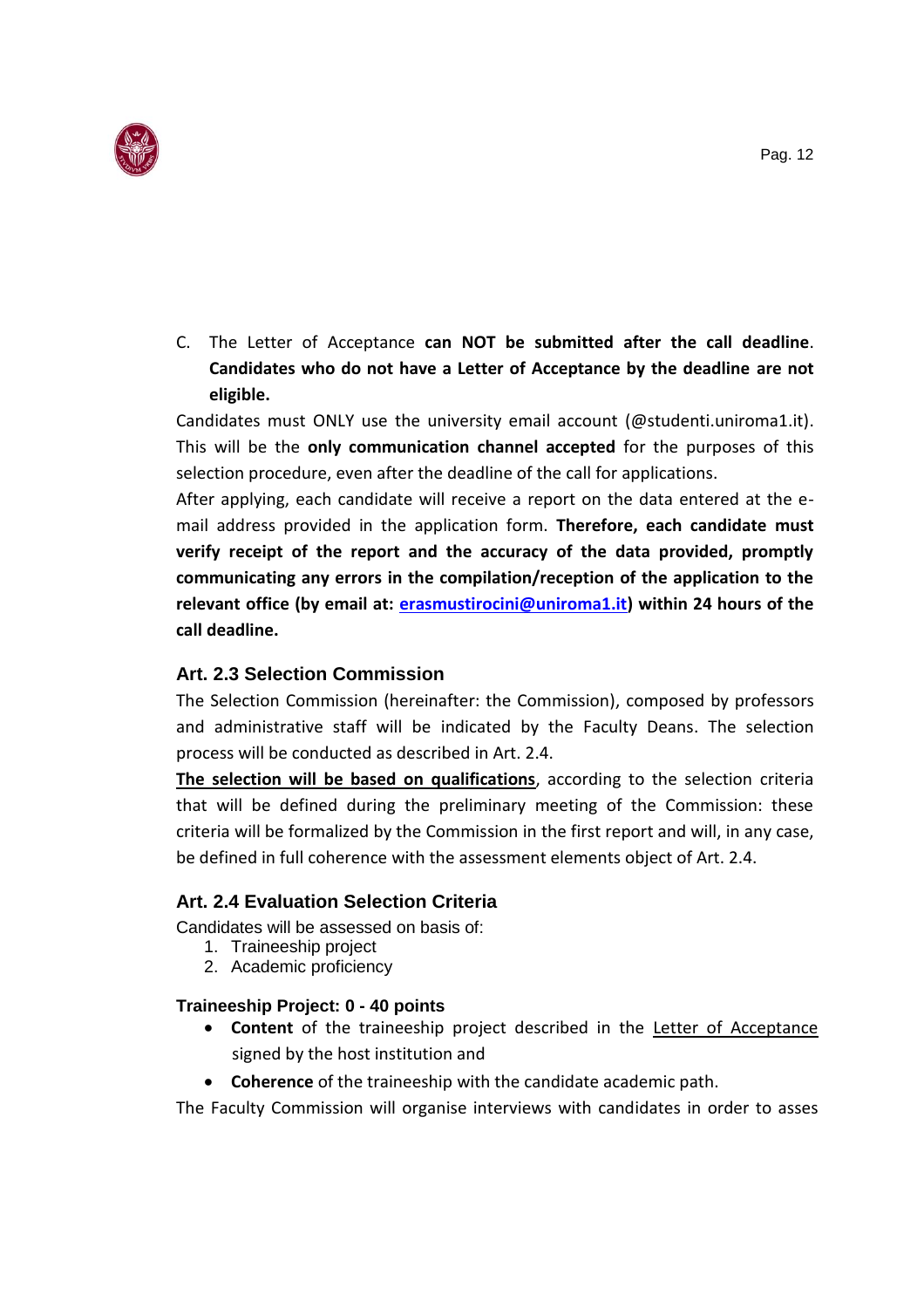

the coherence of the traineeship period with the students' academic path.

If the applicant has submitted a traineeship project and a Letter of Acceptance that are incongruent with his/her academic career, he/she might be excluded from the selection via a final decision by the Commission. **The allocation of 0 (zero) points to the traineeship project from the Faculty Commission will bring about the exclusion from the selection process**.

### **Academic Proficiency: 0 – 60 points**

Academic proficiency will be assessed on the basis of the regularity of studies and grades. The factors that contribute to the formulation of the score, related to the career are: **the weighted average**, compared to the weighted average grade of the student's study programme, and **the number of credits acquired** compared to the total number of credits expected for the year of enrolment in the current cycle (regularity of study). **Academic career data will be taken into consideration as of the call deadline**, including exams that have been self-certified in the application phase.

PLEASE NOTE: the following do **NOT** apply in calculating your weighted average and acquired CFUs:

- Exams taken abroad during Erasmus periods for which the recognition procedure has not been completed;
- Extracurricular examinations (former Art. 6 of Royal Decree N. 1269/38) as these exams do not contribute to the achievement of CFUs required for the degree and are not included in the calculation of the average;
- Integrated exams and ADE (elective activities), unless the credits for all the tests constituting the integrated exam have been successfully completed;
- Single Course exams, unless they have already been recognized in the Bachelor, Master, or single-cycle study programme in which the student is enrolled for the current academic year;
- Exams cancelled for failure to comply with prerequisites;
- Exams declared as taken, but which were only booked and not taken or, even, not booked;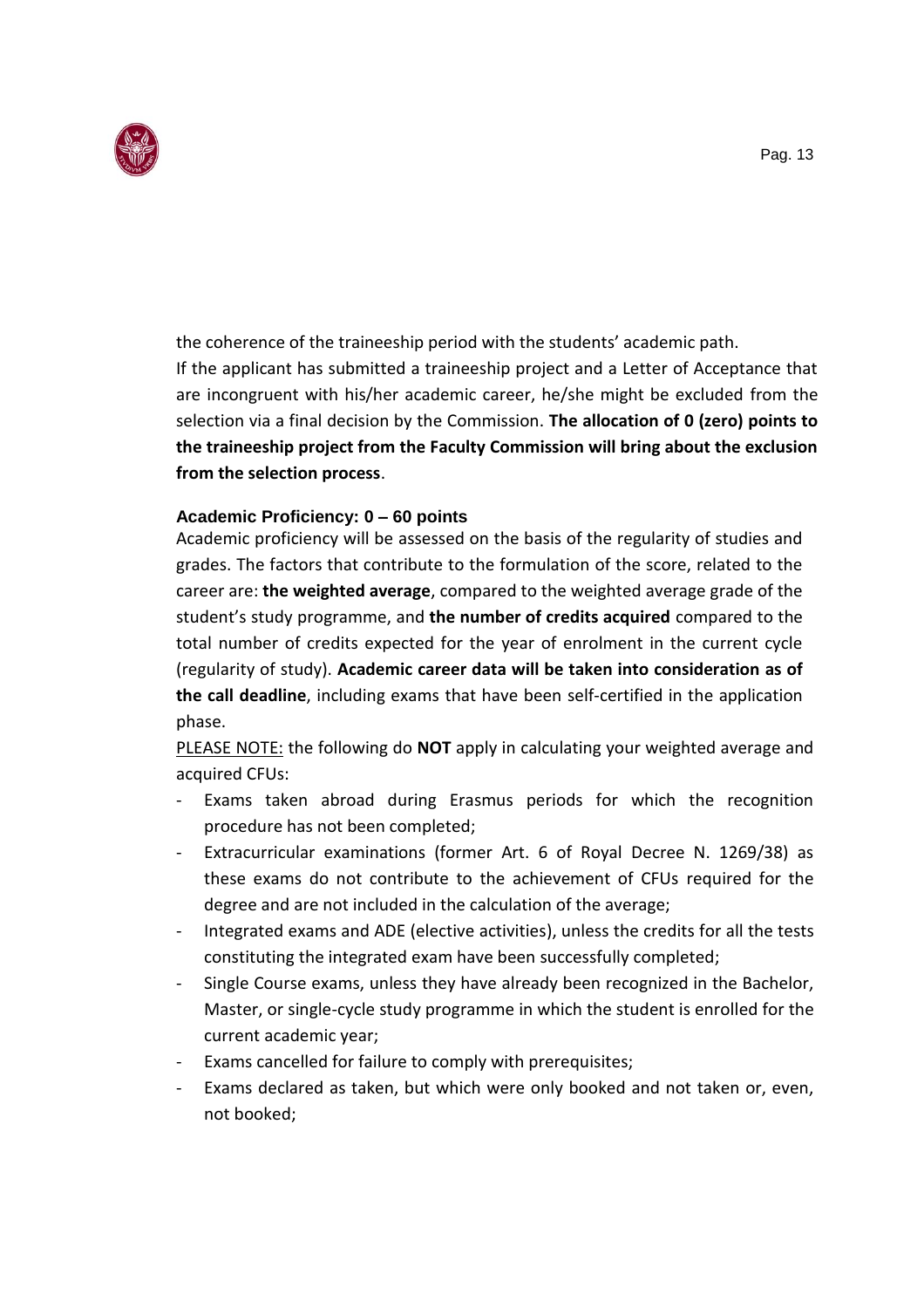

### - CFUs related to the final exam.

If exams and/or training activities are not present on the Infostud Platform by the call deadline, **students must submit a self-declaration during the application phase (section 4 of the application form).**

The Administration reserves the right to verify the substitutive declarations. Should such controls reveal the non-veracity of the content of the declarations, the declarant will forfeit all allocated benefits, in addition to what is provided by provisions of Art. 76 of the D.P.R. N. 445/2000.

# <span id="page-13-0"></span>**Art. 2.5 Candidates selection**

The Internationalisation Office will verify formal requirements foreseen in art. 2.1.

The list of candidates shortlisted for the interview will be published on the webpage [https://www.uniroma1.it/it/node/28741.](https://www.uniroma1.it/it/node/28741) At the same time faculties will publish the dates of the interviews that will take place between 4 and 15 July 2022.

### **Taking part in the interview is compulsory: candidates who will not attend will be excluded from the procedure**.

Please be aware that it **will NOT be possible to modify the interview date** except if overlapping the date of an exam (duly justified with evidence).

Faculties have the right to postpone the date of the interview providing timely communication to candidates via mail.

The assessment certificates will be collected by the Internationalisation Office in order to publish the formal ranking.

### **Art. 3 Rankings**

<span id="page-13-1"></span>**Art. 3.1 Ranking Process**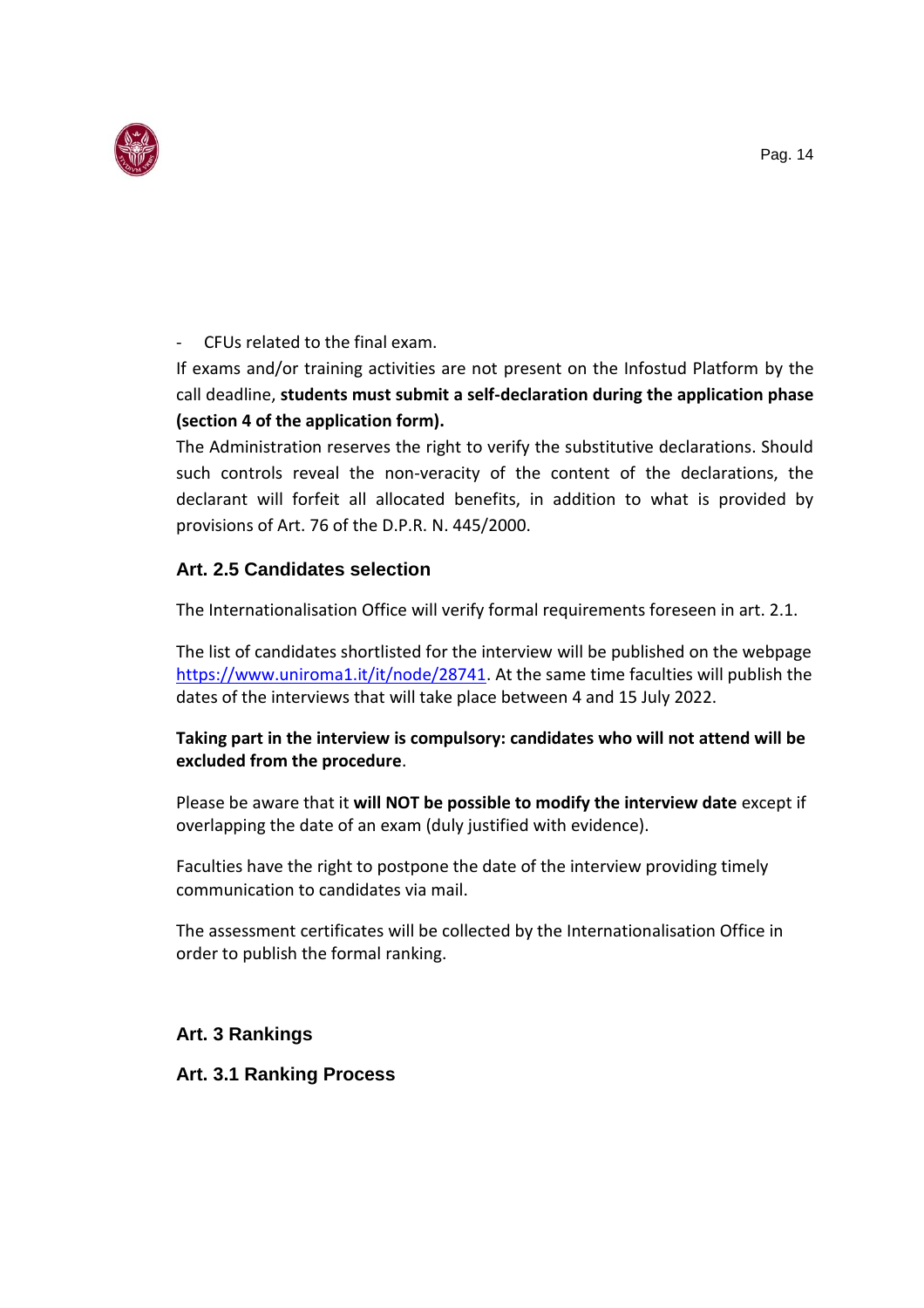

The grants made available through this call will be distributed amongst all Faculties proportionally to the applications received by each Faculty. In case of equal standing, the ranking will favour the younger candidate.

If all ranked candidates in the Faculty are exhausted, the grant will be allocated to the first eligible runner-up candidate, who has not received a grant, from the Faculty with the highest number of eligible candidates, and in case of *ex aequo*, from the Faculty with the highest number of enrolled students.

The final ranking will be published on the website [http://www.uniroma1.it,](http://www.uniroma1.it/) on the webpage devoted to the Erasmus mobility:

[https://www.uniroma1.it/it/node/28741,](https://www.uniroma1.it/it/node/28741) by 9<sup>th</sup> September, 2022. After 15 days from their publication, the rankings will be considered final.

If candidates waive their place, the ranking of eligible candidates will scroll downwards. The following eligible candidate in the final ranking list in the same Faculty will replace the candidate who has waived his/her place. The same procedure will be followed should new funding become available.

If further funding becomes available and there are no other eligible candidates, a new call for application may be published.

# <span id="page-14-0"></span>**Art. 3.2 Grant Acceptance**

When the rankings are published, **selected students will receive a communication on the result of the selection process at their university e-mail address.**

Selected students will be invited to accept the grant within 5 business days. Failure to comply with the aforementioned term will be considered as a waiver of the grant. Eligible candidates who scroll up the ranking list will be required to comply with the procedures and times provided.

The definitive allocation of an EU Erasmus + grant is subject to:

- submission of the requested documents;
- completion of the *Learning Agreement for Traineeship*;
- signature of the financial agreement between the student and Sapienza University.

### <span id="page-14-1"></span>**Art. 3.3 Traineeship Waiver and Replacement**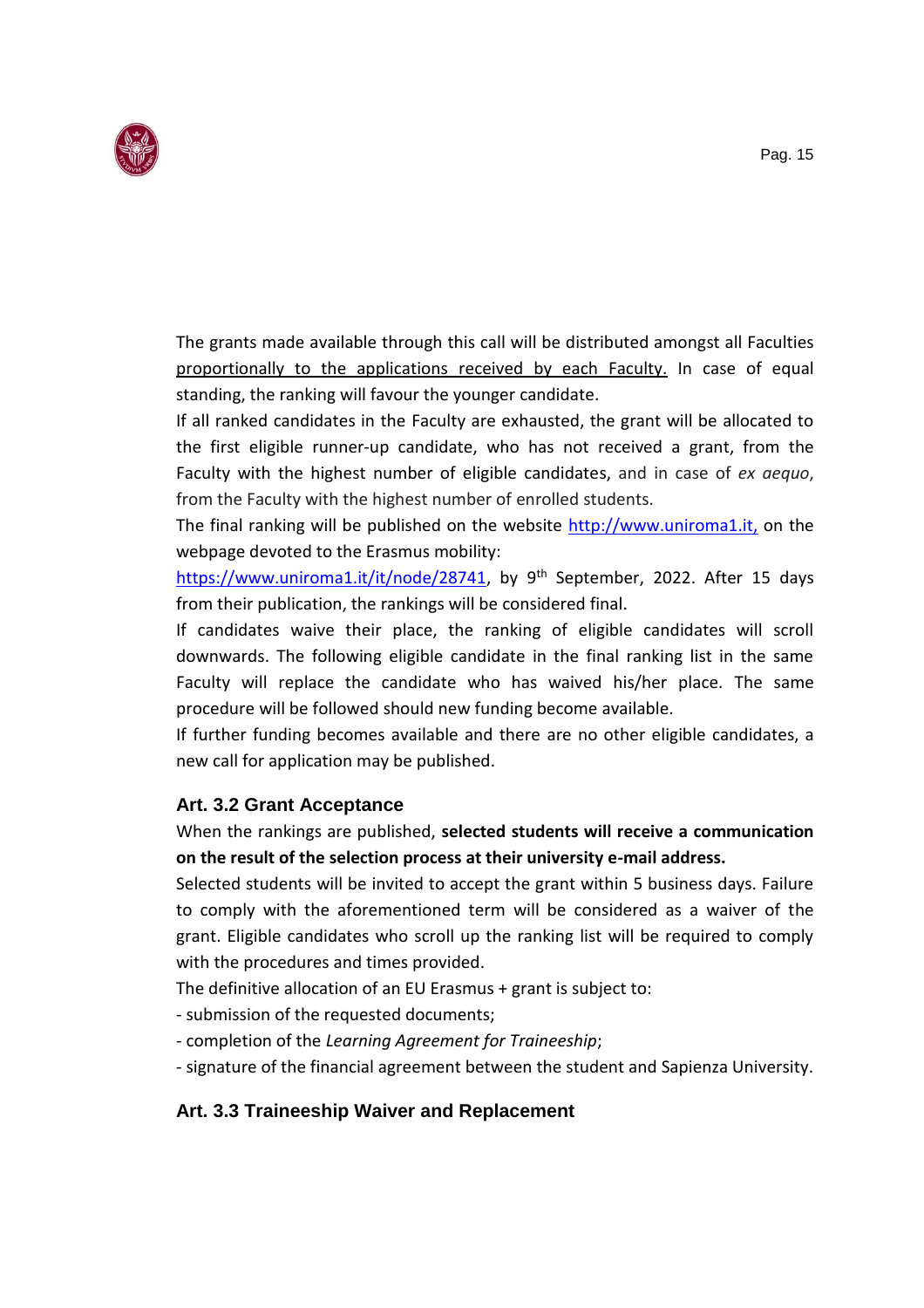

The Erasmus Unit will assign grants to ranked next candidate until all ranked students have been offered a mobility grant. Students will be contacted via e-mail and invited to reply within 5 business days or automatically lose the grant.

## <span id="page-15-0"></span>**Art. 3.4 Admission to the Host Country and Insurance**

Students are responsible for inquiring about regulations concerning:

- Admission to the host country by contacting the relevant diplomatic missions (Embassies and Consulates) in Italy;

- Health care in the host country by contacting his/her local health authority or diplomatic mission.

The legislation and regulations governing the admission of non-EU students in the various countries participating in the Erasmus+ Programme are linked to the nationality of these students. It is the student's responsibility to collect the necessary information and obtain the documents that are required for admission and sojourn in the destination country at their respective diplomatic missions.

Insurance for accidents and civil liability on the workplace, which the student automatically benefits from through enrolment at the university, is extended, with the same procedures, for the entire period abroad at the host institution. All information on these insurance policies is available at: [http://www.uniroma1.it/ateneo/amministrazione/aree-e-uffici/direzione-risorse](http://www.uniroma1.it/ateneo/amministrazione/aree-e-uffici/direzione-risorse-umane-finanziarie-e-patrimoniali/area/polizze)[umane-finanziarie-e-patrimoniali/area/polizze](http://www.uniroma1.it/ateneo/amministrazione/aree-e-uffici/direzione-risorse-umane-finanziarie-e-patrimoniali/area/polizze)

The aforementioned insurance only covers traineeship activities and does not include the coverage of risks related to the medical profession and health facilities. Students in the healthcare area are responsible for finding such insurance autonomously.

Students on mobility are required to independently have adequate health coverage for their stay abroad, in accordance with the procedures laid down by the host country[:http://www.salute.gov.it/portale/temi/p2\\_6.jsp?lingua=italiano&id=897&a](http://www.salute.gov.it/portale/temi/p2_6.jsp?lingua=italiano&id=897&area=Assistenza%20sanitaria&menu=italiani) [rea=Assistenza%20sanitaria&menu=italiani](http://www.salute.gov.it/portale/temi/p2_6.jsp?lingua=italiano&id=897&area=Assistenza%20sanitaria&menu=italiani)

### <span id="page-15-1"></span>**Art. 3.5 On-line Linguistic Support**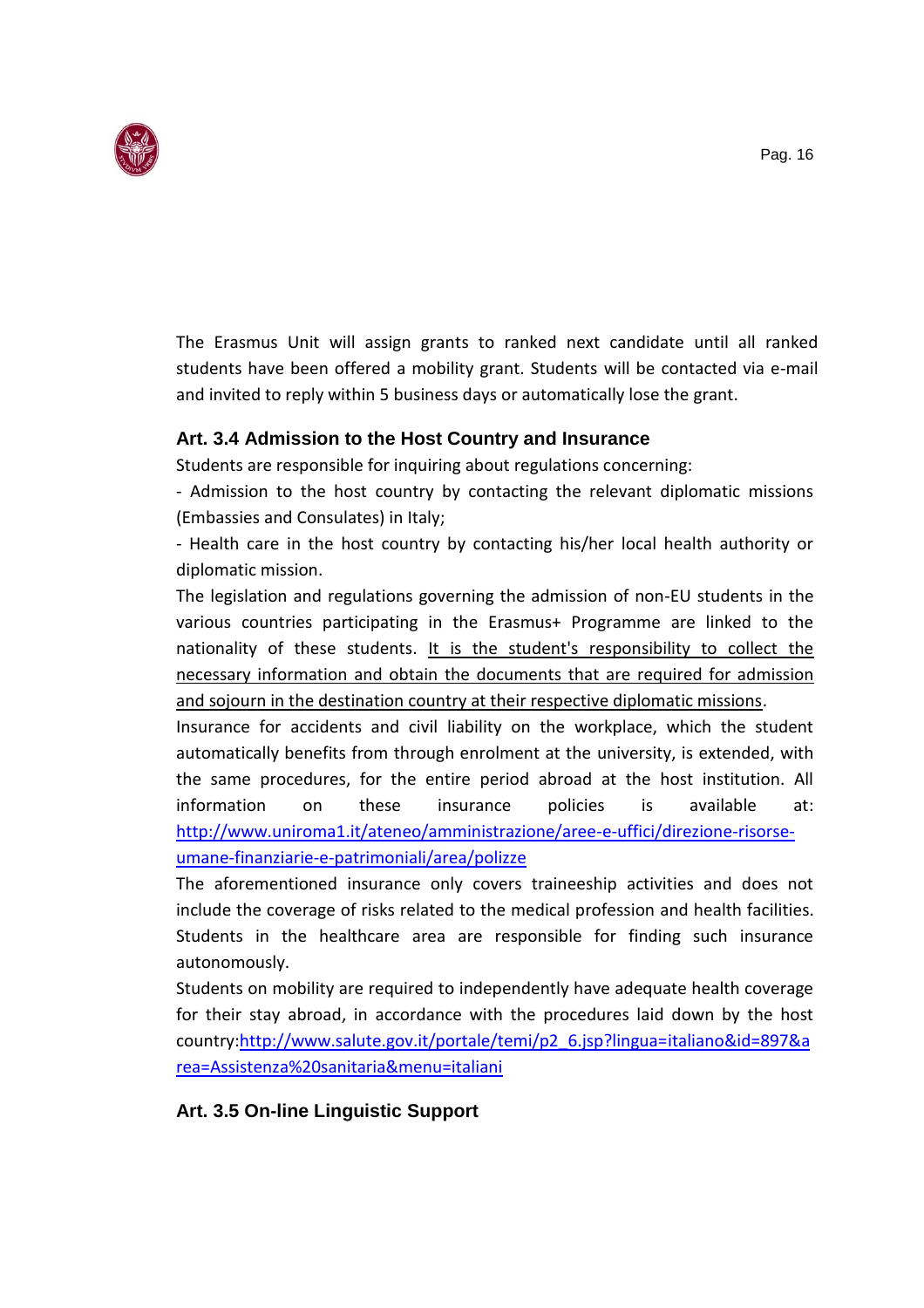

The Erasmus + Programme requires selected candidates to take a **mandatory** online language test, before and after the mobility period.

<span id="page-16-0"></span>Based on the result of the assessment test, the student/graduate may be awarded a license to take an on-line language course, for the purpose of preparing for the mobility period. **Completion of the assigned online course is mandatory.**

# **Art. 3.6 Narrative report (EU SURVEY)**

At the end of the mobility period participants will be requested to fill in a narrative report (EU SURVEY). The invitation to fill in the report will be sent via email.

## <span id="page-16-1"></span>**Art. 4 Other Conditions**

# **Art. 4.1 Activities and Funding**

Please note that the information contained in this call may be modified and/or supplemented on the basis of subsequent updates and provisions by the National Erasmus + Indire Agency.

### <span id="page-16-2"></span>**Art. 4.2 Checks**

As per Art. 71 of Decree N.445 (28/12/2000), the Administration will carry out checks, even randomly, as well as in all cases where there are well-founded doubts on the veracity of self-certifications. **False information, declared or self-certified, constitutes a reason for exclusion/forfeiture of the mobility grant.**

# <span id="page-16-3"></span>**Art. 4.3 Final Authority**

Pursuant to Bill N. 241 (August 7, 1990), Tiziana De Matteis, Head of the Erasmus Unit, International Office, is responsible for the call for Sapienza University of Rome., e-mail address: [erasmustirocini@uniroma1.it.](mailto:erasmustirocini@uniroma1.it)

# <span id="page-16-4"></span>**Art. 4.4 Personal Data Protection**